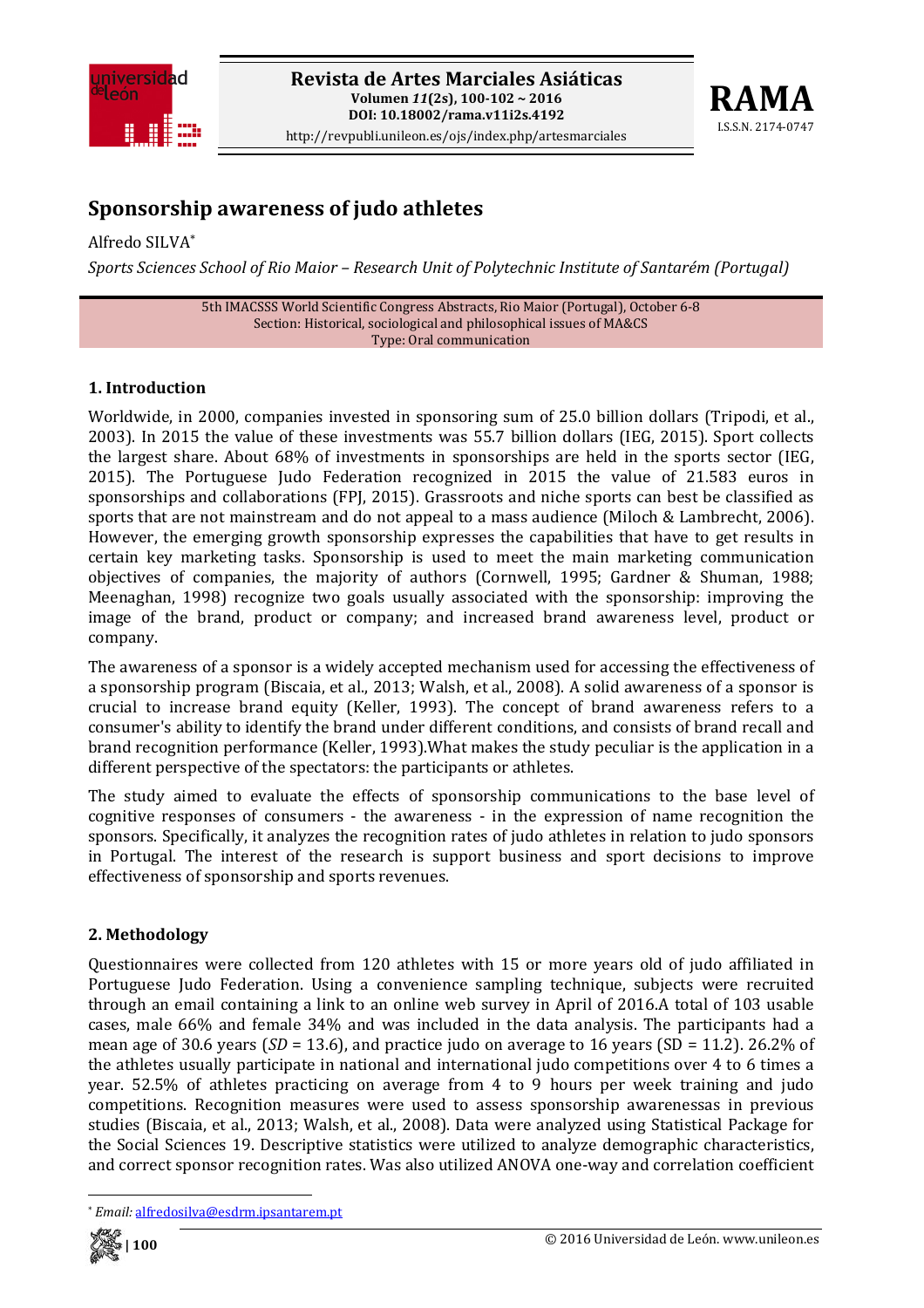r of Pearsonto determine whether differences existed between the level of practice and the recognition rate of sponsors. A level of significance of *p*<0.05 was settled.

## **3. Results**

The average rate of recognition of 3 sponsor's brands of judo in Portugal was 51.7%. Sponsors A and C were the most recognized (62.7%), by judo athletes while sponsor B got a recognition level of 31.1%. 27.2% of athletes correctly recognized the three sponsoring brands while 25.2% of athletes did not recognize any brand as a sponsor. As expected the real sponsors obtained higher recognition results relating to false sponsors. Except, the brand sponsor D (false sponsor) of the same product category brand B (true sponsor) who obtained a higher level and recognition (41.7%).Have not been observed significant differences between the level of practice of judo and the level of recognition of sponsors ( $F(4) = 3.484$ ,  $p = 0.644$ ). It was also not verified the existence a significant positive correlation between the variables level of practice and level of recognition of the sponsors ( $r = 0.077$ ,  $n = 103$ ,  $p = 0.437$ ).

## **4. Discussion and conclusion**

Sponsor recognition values  $(62.1\%)$  are in line with those obtained by Bennett et al.  $(2006)$  in a tennis tournament there found 65.4% recognition level of Pepsi. However, overall, the values (51.7%) found for the recognition of sponsors are considered low, Biscaia et al. (2013) found for the sponsors: 85.1% and 75.5%, Zaharia et al. (2016) found 94.0%, and Eagleman and Krohn (2012), 80.7%. Of all the athletes, 74.8% recognized at least one sponsor, while Eagleman and Krohn, 2012, found the value of 86%.

Curious is the fact that a non‐sponsor (D) has achieved higher levels of recognition to the true sponsor of the same product category. This may be due to communication held by the competitor that leads to high levels of notoriety. However, it is normal to find value for not sponsoring companies 25.7%, Bennett et al. (2002), in the case Coca‐cola vs. Pepsi. Despite the limitations associated with the size of the sample, the recommendation to carry out, applies to grassroots and niche sport event organizers should develop sponsorship packages that will enhance opportunities for sponsors to activate or leverage the sponsorship in order to make it more recognition and more effective.This study also makes academic contribution to the field of sport marketing and event management by providing additional information and knowledge of combat sports participants, in this case, the sponsor's awareness of judo athletes.

## **References**

- Bennett, G., Cunningham, G., & Dees, W. (2006). Measuring the marketing communication activations of a professional tennis tournament. *Sport Marketing Quarterly*, *15*(2), 91‐101.
- Biscaia, R., Correia, A., Rosado, A., Ross, S. D., & Maroco, J. (2013). Sport Sponsorship: The Relationship Between Team Loyalty, Sponsorship Awareness, Attitude Toward the Sponsor, and Purchase Intentions. *Journal of Sport Management, 27*(4), 288‐302.
- Cornwell, T. B. (1995). Sponsorship‐linked marketing development. *Sport Marketing Quarterly, 4*(4), 13‐24.
- Eagleman, A. N., & Krohn, B. D. (2012). Sponsorship awareness, attitudes, and purchase intentions of road race series participants. *Sport Marketing Quarterly*, *21*(4), 210‐220.
- FPJ. (2015). Relatório de Atividades e Contas 2015, Federação Portuguesa de Judo. Retrieved from https://drive.google.com/file/d/0B846jCdJYlfSa3hVSU0wVEQ0LTA/view
- Gardner, M. P., & Shuman, P. (1987). Sponsorship: An important component of promotions mix. *Journal of Adversiting, 16*(1), 11‐17.
- IEG. (2015), New year to be one of growth and challenges for sponsorship industry. IEG Sponsorship Report. Retrieved from http://www.sponsorship.com/iegsr/2015/01/06/New-Year‐To‐Be‐One‐Of‐Growth‐AndChallenges‐for‐Sp.aspx.